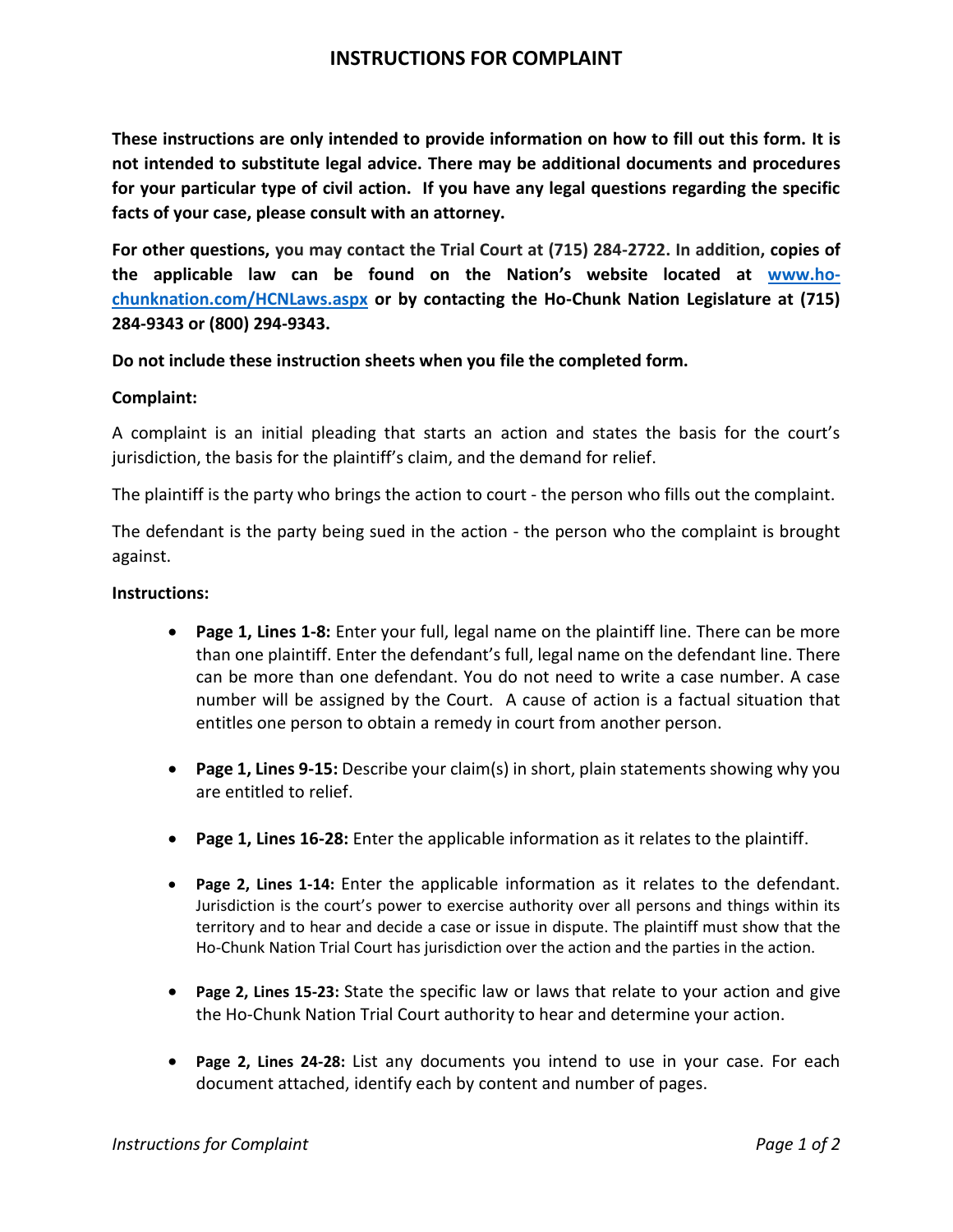## **INSTRUCTIONS FOR COMPLAINT**

- **Page 3, Lines 1-12:** Provide a summary of the incident and circumstances resulting in this action.
- **Page 3, Lines 13-20:** Provide a summary of the harm or injury you suffered that was caused by the defendant.
- **Page 3, Lines 21-28:** A request for relief is a request for a determination of the rights and liabilities of one or more parties in an action that a legal authority allows the court to decide by a judgment. In simpler terms, a request for relief is what you are asking the court to do with your case i.e. what do you want to occur in your case. State what you want the Ho-Chunk Nation Trial Court to do. Explain the requests fully.
- **Page 4, Lines 1-4:** The prayer for relief is a request addressed to the court and appearing at the end of a pleading; it is a request for specific relief or damages.
- **Page 4, Lines 5-6:** State the number of additional pages used, if any.
- **Page 4, Lines 7-23 & Page 5, Lines 1-13:** Be sure to read the statement that precedes your signature. If you are self-represented, you must date and sign the document. If you are represented by a lawyer, the lawyer must date and sign the document.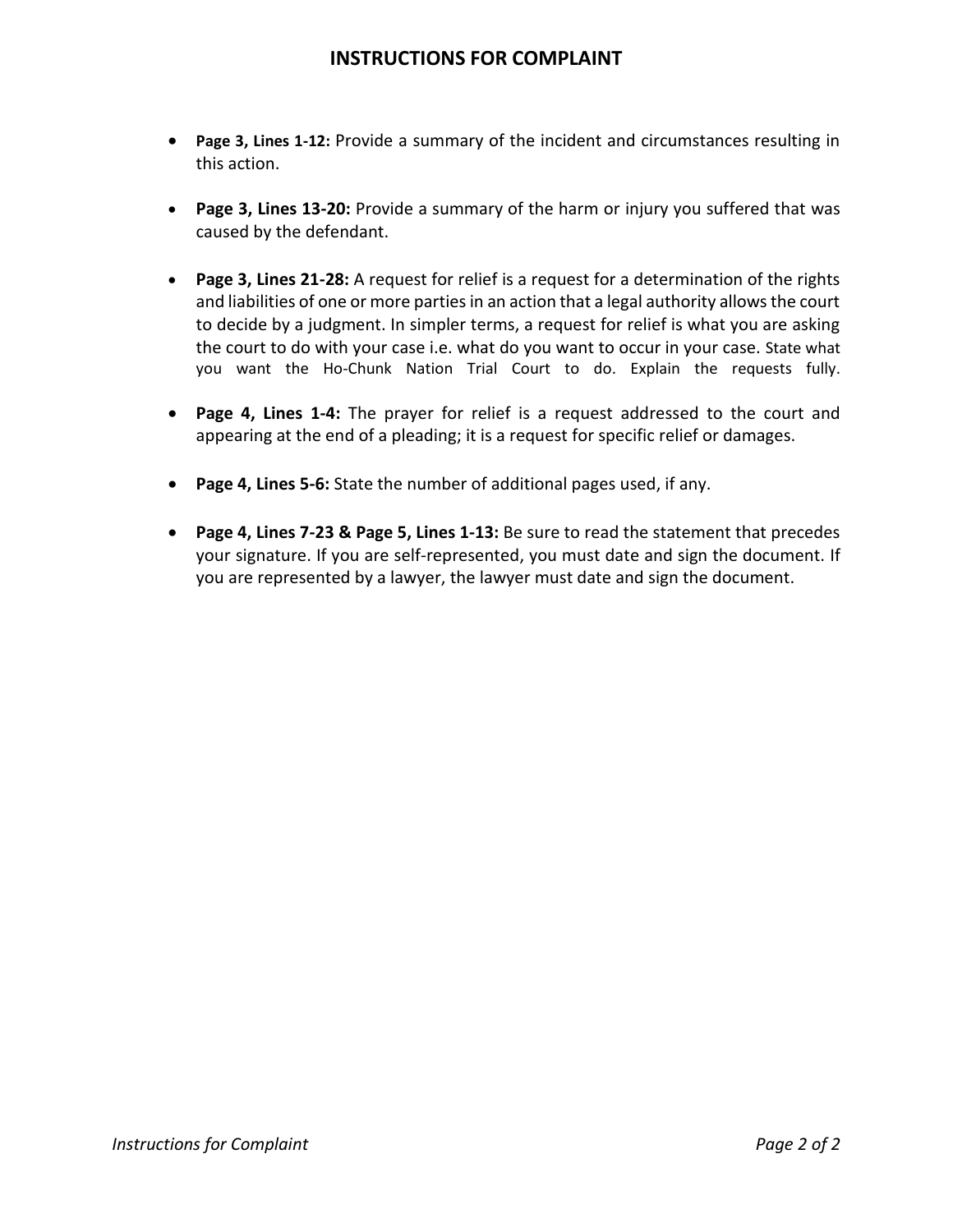|                             | <b>IN THE</b><br><b>HO-CHUNK NATION TRIAL COURT</b>                                                                                                                                                                                                                                                                                                                                                                                         |
|-----------------------------|---------------------------------------------------------------------------------------------------------------------------------------------------------------------------------------------------------------------------------------------------------------------------------------------------------------------------------------------------------------------------------------------------------------------------------------------|
| V.<br>I.                    | <b>COMPLAINT</b><br>Plaintiff,<br>[assigned by the Court]<br>Defendant.<br><b>CAUSE OF ACTION</b>                                                                                                                                                                                                                                                                                                                                           |
| II.                         | The plaintiff in the above-captioned case files this action requesting relief against the<br>named defendant for the following cause of action (example: violating a certain HCN law):<br>the control of the control of the control of the control of the control of the control of<br><u> 1989 - Johann Stein, marwolaethau a bhann an t-Amhainn an t-Amhainn an t-Amhainn an t-Amhainn an t-Amhainn an</u><br><b>PARTIES' INFORMATION</b> |
| Š<br>PLAINTIFF'S INFORMATIO | The following information relates to the <b>PLAINTIFF</b> :<br>1.<br>2.<br>3.<br>Address:<br>(state physical address also if P.O. Box is listed)<br>Zip Code<br>State<br>City<br>4.<br>Phone: $(\_\_)$<br>Work<br>Home<br>5.<br>6.<br>or Plaintiff is not presently employed.<br>7.<br>Enrolled Member of Ho-Chunk Nation: □ Yes<br>N <sub>o</sub>                                                                                          |
| Complaint (04/20)           | Page 1 of 6                                                                                                                                                                                                                                                                                                                                                                                                                                 |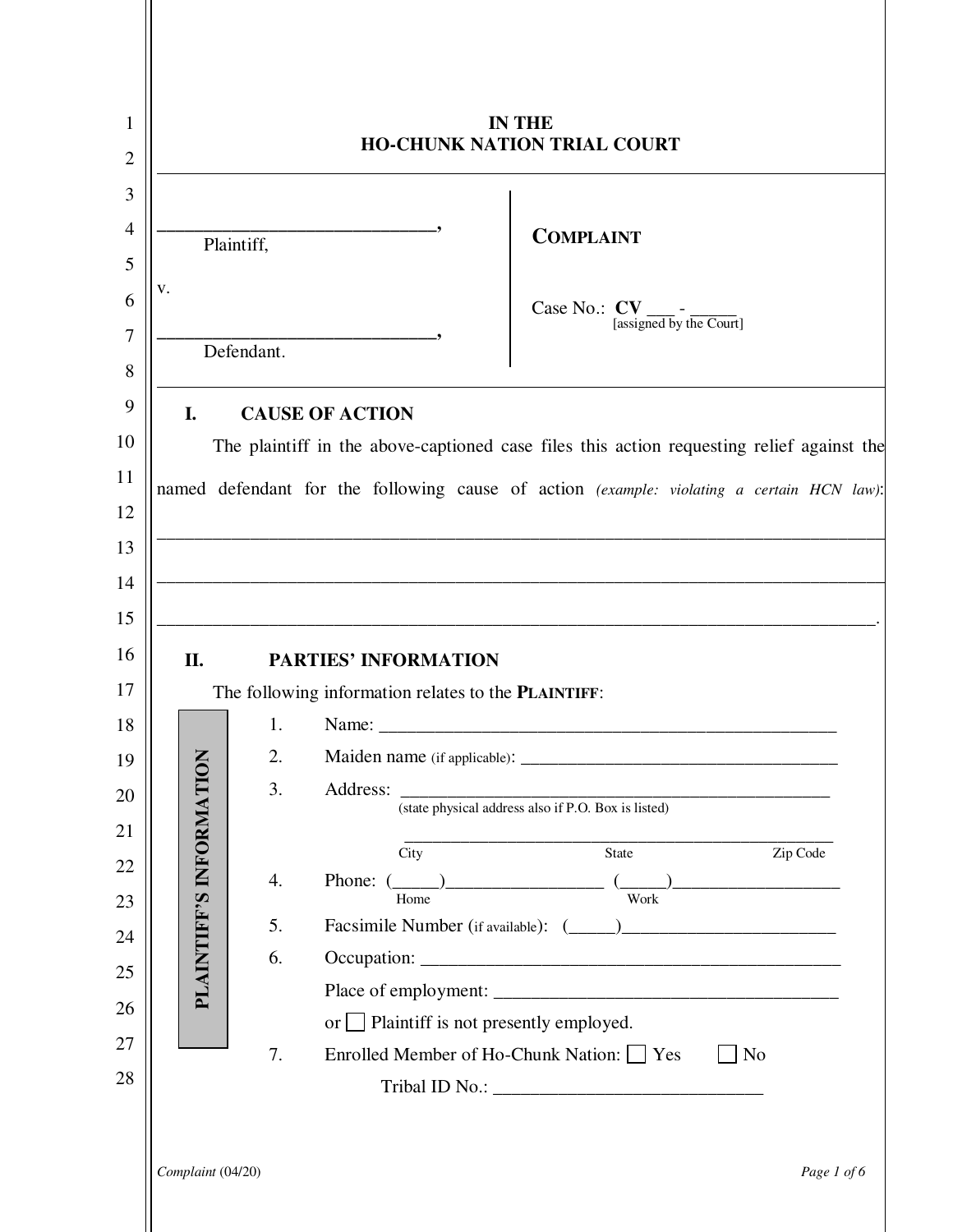|                         | 1.             |                                                                                                                                                                                                                                                                                                                                                                                                                                                                                |
|-------------------------|----------------|--------------------------------------------------------------------------------------------------------------------------------------------------------------------------------------------------------------------------------------------------------------------------------------------------------------------------------------------------------------------------------------------------------------------------------------------------------------------------------|
|                         | 2.             |                                                                                                                                                                                                                                                                                                                                                                                                                                                                                |
|                         | 3.             | Address (last known):<br>(state physical address also if P.O. Box is listed)                                                                                                                                                                                                                                                                                                                                                                                                   |
| DEFENDANT'S INFORMATION | 4.<br>5.<br>6. | Zip Code<br>City<br>State<br>Phone: $\frac{1}{\text{Home}}$ $\frac{1}{\text{Work}}$ $\frac{1}{\text{Work}}$ $\frac{1}{\text{Work}}$<br>If the defendant cannot be located at the above address listed in $(3)$ , a<br>possible alternative place to locate him/her is at the following location:                                                                                                                                                                               |
|                         | 7.             | Enrolled Member of Ho-Chunk Nation: The Yes<br>$\vert$   No                                                                                                                                                                                                                                                                                                                                                                                                                    |
|                         |                | This Court has original jurisdiction over this case pursuant to the "cases and controversy"<br>clause of the CONSTITUTION OF THE HO-CHUNK NATION, Art. VII, Sec. 5(a), providing that the<br>Trial Court "shall have original jurisdiction over all cases and controversies," in law and equity<br>"arising under the Constitution, laws [or] customs and traditions of the Ho-Chunk Nation."<br>Specifically, the plaintiff alleges that he cause of action arises under the: |
|                         |                | HCN Constitution, Article _____________, Section ________________________________                                                                                                                                                                                                                                                                                                                                                                                              |
|                         |                | (for example a Code, Statute, or HCN Legislative Resolution, i.e. EMPLOYMENT RELATIONS ACT, 6 HCC § 5)                                                                                                                                                                                                                                                                                                                                                                         |
|                         |                |                                                                                                                                                                                                                                                                                                                                                                                                                                                                                |
|                         |                | List any documents you intend to use in your case: (if documents are attached, please identify each by content<br>and number of pages) $\frac{1}{\sqrt{1-\frac{1}{n}}}\left\{ \frac{1}{n} \right\}$                                                                                                                                                                                                                                                                            |

Ш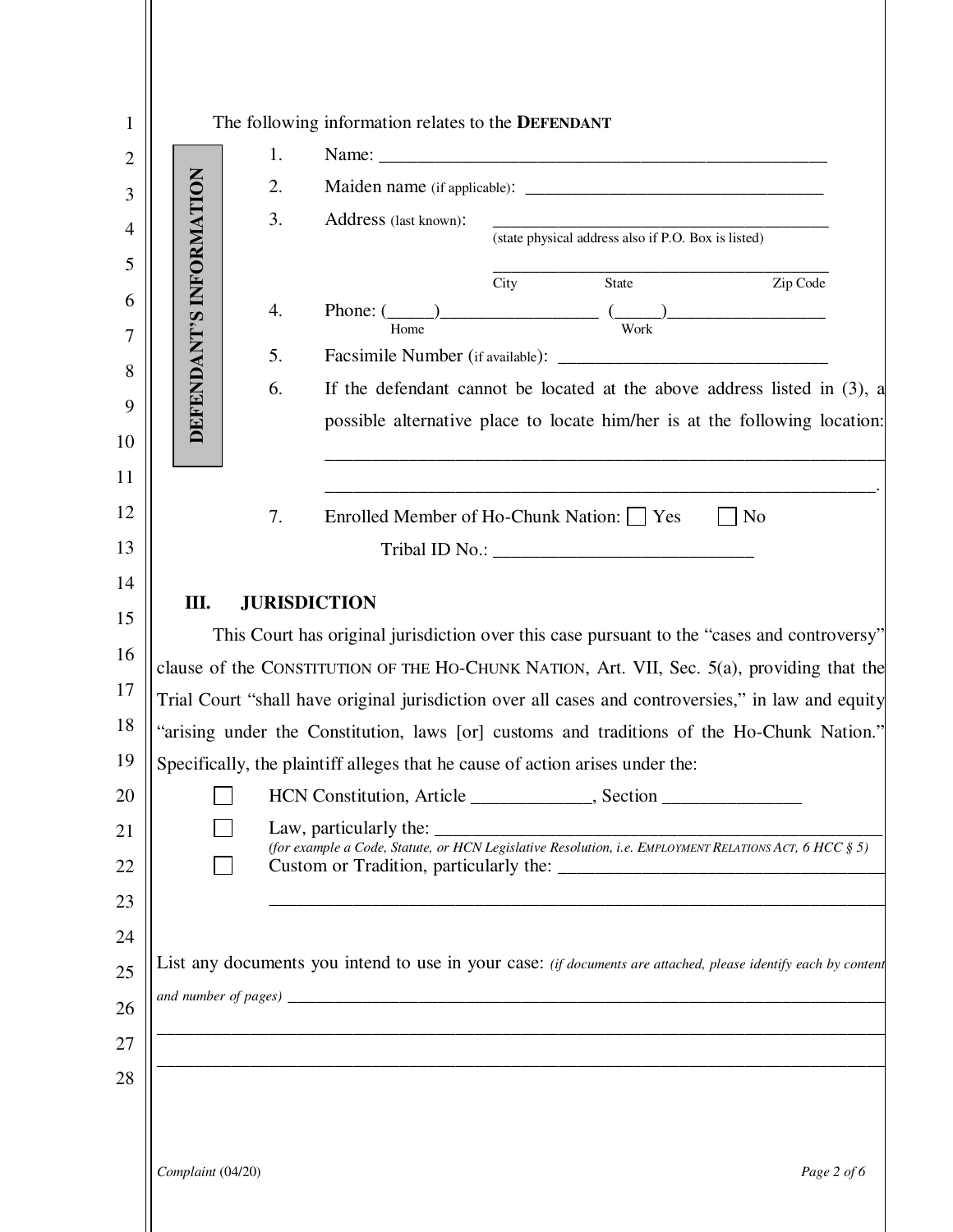# IV. **BACKGROUND**  $\mathbf{1}$  $\overline{2}$  $\overline{3}$  $\overline{4}$  $\overline{7}$  $8\,$ V. HARM SUFFERED BY DEFENDANT'S ACTIONS OR INACTIONS **REQUEST FOR RELIEF** VI. Complaint (04/20) Page 3 of 6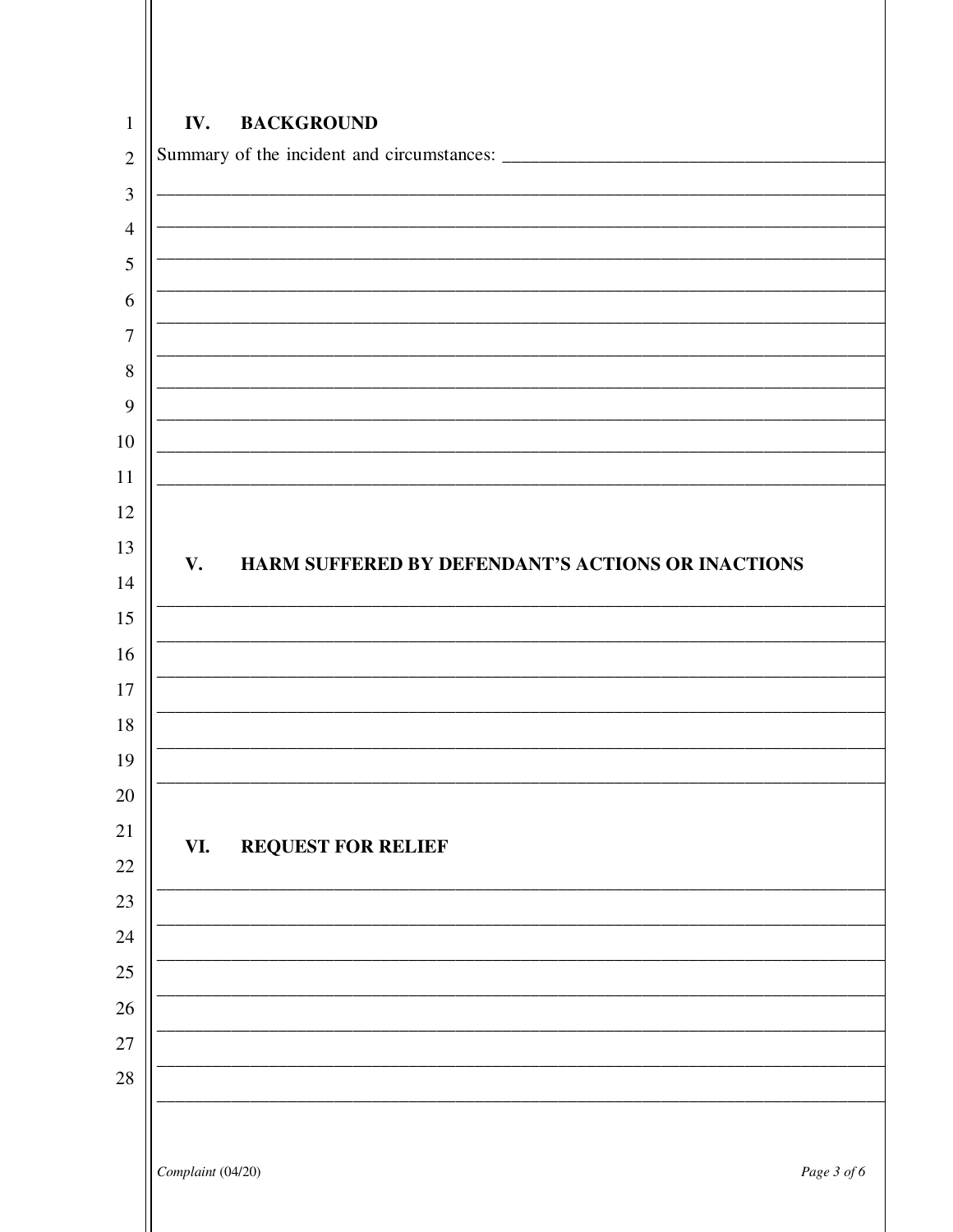| $\mathbf{1}$     | <b>PRAYER FOR RELIEF:</b>                                                                         |  |
|------------------|---------------------------------------------------------------------------------------------------|--|
| $\sqrt{2}$       | For the reasons stated above and according to the attached documentation, the plaintiff           |  |
| $\overline{3}$   | requests that the Court enter a Judgment against the defendant and grant the relief sought by the |  |
| $\overline{4}$   | plaintiff.                                                                                        |  |
| $\mathfrak{S}$   |                                                                                                   |  |
| 6                | NUMBER OF ADDITIONAL PAGES USED: ___________                                                      |  |
| $\boldsymbol{7}$ |                                                                                                   |  |
| $8\,$            |                                                                                                   |  |
| 9                |                                                                                                   |  |
| 10               |                                                                                                   |  |
| 11               |                                                                                                   |  |
| 12               |                                                                                                   |  |
| 13               |                                                                                                   |  |
| 14               | ~CONTINUED ON NEXT PAGE~                                                                          |  |
| 15               |                                                                                                   |  |
| 16               |                                                                                                   |  |
| $17\,$           |                                                                                                   |  |
| $18\,$           |                                                                                                   |  |
| 19               |                                                                                                   |  |
| $20\,$           |                                                                                                   |  |
| 21               |                                                                                                   |  |
| $22\,$           |                                                                                                   |  |
| $23\,$           |                                                                                                   |  |
| $24\,$<br>$25\,$ |                                                                                                   |  |
| $26\,$           |                                                                                                   |  |
| $27\,$           |                                                                                                   |  |
| $28\,$           |                                                                                                   |  |
|                  |                                                                                                   |  |
|                  |                                                                                                   |  |
|                  | Complaint (04/20)<br>Page 4 of 6                                                                  |  |
|                  |                                                                                                   |  |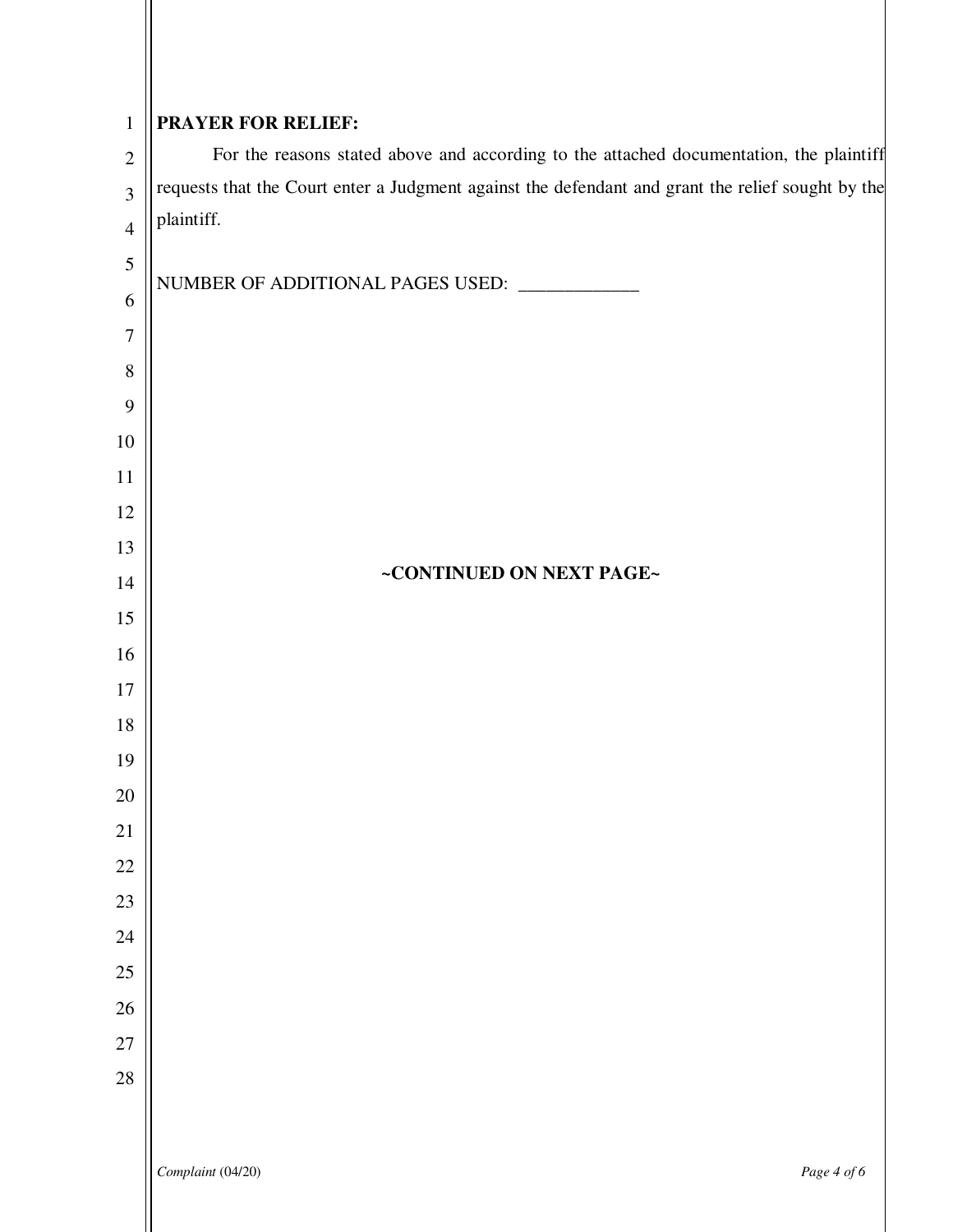| $\mathbf{1}$   | OATH:                                                                                                                                                                                               |
|----------------|-----------------------------------------------------------------------------------------------------------------------------------------------------------------------------------------------------|
| 2              |                                                                                                                                                                                                     |
| 3              | swear that the information I have forwarded is true, accurate, and complete to the best of my                                                                                                       |
| $\overline{4}$ | knowledge. I recognize that the Ho-Chunk Nation Judiciary may impose sanctions if it determines                                                                                                     |
| 5              | that I have made statements in bad faith, including intentional misstatements or statements made                                                                                                    |
| 6              | upon inadequate research or investigation. I also recognize that the foregoing admonition extends                                                                                                   |
| 7              | to include the omission of material facts or law, which I knew, or should have reasonably known,                                                                                                    |
| 8              | would impact or prove relevant to the action. <sup>1</sup>                                                                                                                                          |
| 9              | I file this petition of my own free will and absent threats, intimidation or coercion of any                                                                                                        |
| 10             | kind. I understand that any decision reached by the Ho-Chunk Nation Trial Court is binding and<br>that if I disagree with the findings or conclusions or remedies of the Trial Court, I may file an |
| 11             | appeal with the Ho-Chunk Nation Supreme Court. I further acknowledge that since I am                                                                                                                |
| 12             | submitting myself to the jurisdiction of the Ho-Chunk Nation Judiciary, I am subject to its                                                                                                         |
| 13             | determinations, including those relating to contempt of court.                                                                                                                                      |
|                |                                                                                                                                                                                                     |
| 14             | RESPECTFULLY SUBMITTED BY PLAINTIFF,                                                                                                                                                                |
| 15             |                                                                                                                                                                                                     |
| 16             |                                                                                                                                                                                                     |
| 17             |                                                                                                                                                                                                     |
| 18             |                                                                                                                                                                                                     |
| 19             | County of:                                                                                                                                                                                          |
| 20             | Subscribed and sworn to, or affirmed, before me on this ______ day of ______________________________                                                                                                |
| 21             |                                                                                                                                                                                                     |
| 22             |                                                                                                                                                                                                     |
| 23             | <u> 1989 - Johann Harry Harry Harry Harry Harry Harry Harry Harry Harry Harry Harry Harry Harry Harry Harry Harry</u>                                                                               |
| 24             | Signature of Notary Public                                                                                                                                                                          |
| 25             | <u> 1989 - Johann Barbara, margaret eta idazlearia (h. 1989).</u><br>My Commission Expires:                                                                                                         |
| 26             |                                                                                                                                                                                                     |
| 27             |                                                                                                                                                                                                     |
| 28             |                                                                                                                                                                                                     |
|                | The Court incorporates the sworn statement above for compliance with the HO-CHUNK NATION CODE OF ETHICS<br>ACT, 2 HCC § 1.12a(2)(c) and for use of its <i>Complaints</i> in general.                |

<span id="page-6-0"></span>*Complaint* (04/20) *Page 5 of 6*